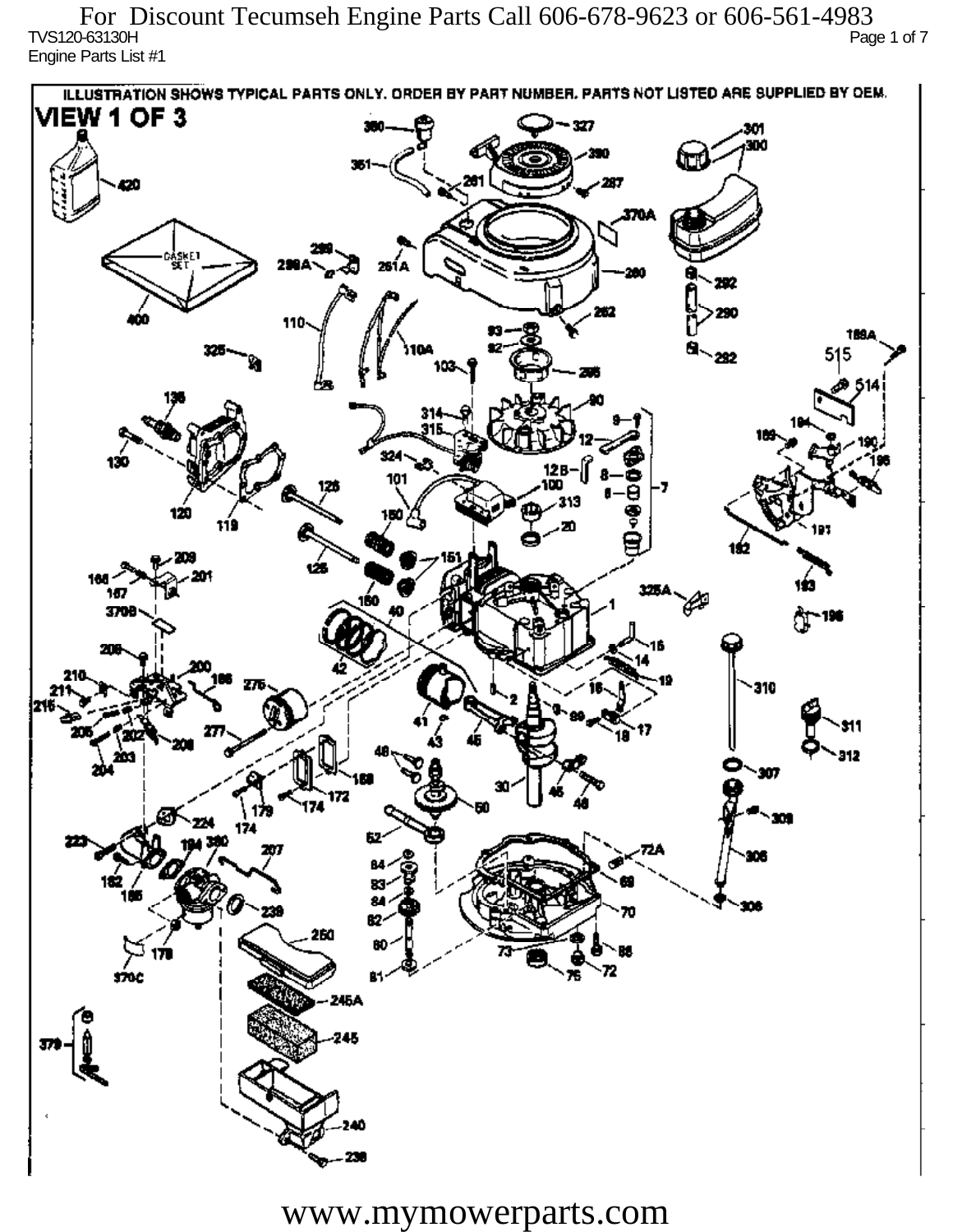| Ref # Part Number | Qty                  | Description                               |  |  |  |  |
|-------------------|----------------------|-------------------------------------------|--|--|--|--|
| <b>RPMHigh</b>    |                      | 2900 to 3200                              |  |  |  |  |
| <b>RPMLow</b>     |                      | 2450 to 2750                              |  |  |  |  |
| 1 33968B          |                      | Cylinder (Incl. 2 & 20)                   |  |  |  |  |
| 2 26727           |                      | 2 Dowel Pin                               |  |  |  |  |
| 6 33734           | 1                    | <b>Breather Element</b>                   |  |  |  |  |
| 7 34214A          |                      | Breather Ass'y.(Incl.6,8,9,12 & 12B)      |  |  |  |  |
| 8 33735           |                      | * Breather Gasket                         |  |  |  |  |
| 9 30200           |                      | Screw, 10-24 x 9/16"                      |  |  |  |  |
| 12 33886          |                      | <b>Breather Tube</b>                      |  |  |  |  |
| 12B 34695         |                      | <b>Breather Tube Elbow</b>                |  |  |  |  |
| 14 28277          |                      | Washer                                    |  |  |  |  |
| 15 30589          |                      | Governor Rod (Incl. 14)                   |  |  |  |  |
| 16 31383A         |                      | Governor Lever                            |  |  |  |  |
| 17 31335          |                      | Governor Lever Clamp                      |  |  |  |  |
| 18 650548         |                      | Screw, 8-32 x 5/16"                       |  |  |  |  |
| 19 31361          |                      | <b>Extension Spring</b>                   |  |  |  |  |
| 20 32600          |                      | Oil Seal                                  |  |  |  |  |
|                   |                      |                                           |  |  |  |  |
| 30 35801          |                      | Crankshaft                                |  |  |  |  |
| 40 34535          |                      | Piston, Pin & Ring Set (Std.)             |  |  |  |  |
| 40 34536          |                      | Piston, Pin & Ring Set (.010" OS)         |  |  |  |  |
| 40 34537          |                      | Piston, Pin & Ring Set (.020" OS)         |  |  |  |  |
| 41 33562B         |                      | Piston & Pin Ass'y. (Std.) (Incl. 43)     |  |  |  |  |
| 41 33563B         |                      | Piston & Pin Ass'y. (.010" OS) (Incl. 43) |  |  |  |  |
| 41 33564B         |                      | Piston & Pin Ass'y. (.020" OS) (Incl. 43) |  |  |  |  |
| 42 33567          |                      | Ring Set (Std.)                           |  |  |  |  |
| 42 33568          |                      | Ring Set (.010" OS)                       |  |  |  |  |
| 42 33569          |                      | Ring Set (.020" OS)                       |  |  |  |  |
| 43 20381          |                      | 2 Piston Pin Retaining Ring               |  |  |  |  |
| 45 32875          |                      | Connecting Rod Ass'y. (Incl. 46)          |  |  |  |  |
| 46 32610A         |                      | 2 Connecting Rod Bolt                     |  |  |  |  |
| 48 27241          |                      | 2 Valve Lifter                            |  |  |  |  |
| 50 33553          |                      | Camshaft (MCR)                            |  |  |  |  |
| 52 29914          |                      | Oil Pump Ass'y.                           |  |  |  |  |
| 69 35261          |                      | * Mounting Flange Gasket                  |  |  |  |  |
| 70 34311D         |                      | Mounting Flange (Incl. 72, 75 & 80)       |  |  |  |  |
| 72 30572          |                      | Oil Drain Plug (Inc. 73)                  |  |  |  |  |
| 73 28833          |                      | <b>Drain Plug Gasket</b>                  |  |  |  |  |
| 75 27897          |                      | Oil Seal                                  |  |  |  |  |
| 80 30574          |                      | <b>Governor Shaft</b>                     |  |  |  |  |
| 81 30590A         | 1                    | Washer                                    |  |  |  |  |
| 82 30591          |                      | Governor Gear Ass'y. (Incl. 81)           |  |  |  |  |
| 83 30588A         |                      | Governor Spool                            |  |  |  |  |
| 84 29193          |                      | 2 Retaining Ring                          |  |  |  |  |
| 86 650488         |                      | 6 Screw, 1/4-20 x 1-1/4"                  |  |  |  |  |
| 89 611004         |                      | <b>Flywheel Key</b>                       |  |  |  |  |
| 90 611109         |                      | Flywheel                                  |  |  |  |  |
| 92 650815         |                      | <b>Belleville Washer</b>                  |  |  |  |  |
| 93 650816         |                      | <b>Flywheel Nut</b>                       |  |  |  |  |
| 100 34443A        |                      | Solid State Ignition                      |  |  |  |  |
| 101 610118        |                      | Spark Plug Cover                          |  |  |  |  |
| 103 650814        |                      | 2 Screw, Torx T-15, 10-24 x 1"            |  |  |  |  |
| 110 34961         | 1                    | <b>Ground Wire</b>                        |  |  |  |  |
| 119 33554A        |                      | * Cylinder Head Gasket                    |  |  |  |  |
| 120 34342         |                      |                                           |  |  |  |  |
| 125 29313C        |                      | <b>Cylinder Head</b>                      |  |  |  |  |
|                   |                      | Exhaust Valve (Std.) (Incl. 151)          |  |  |  |  |
| 125 29315C        |                      | Exhaust Valve (1/32" OS) (Incl. 151)      |  |  |  |  |
| 126 29314B        |                      | Intake Valve (Std.) (Incl. 151)           |  |  |  |  |
| 126 29315C        |                      | 1 Intake Valve (1/32" OS) (Incl. 151)     |  |  |  |  |
|                   | www.mymowerparts.com |                                           |  |  |  |  |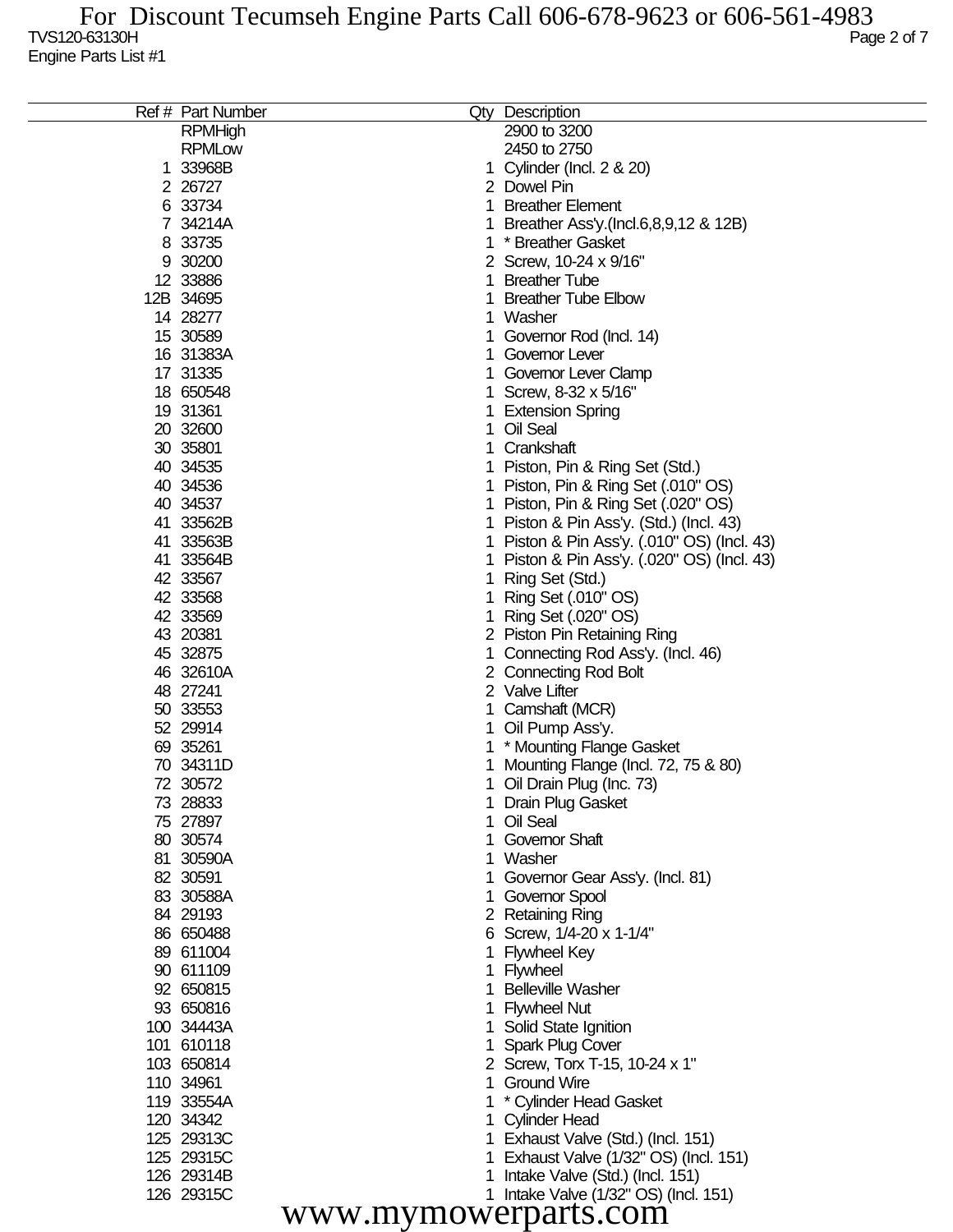|           | Ref # Part Number | Qty Description                                                 |
|-----------|-------------------|-----------------------------------------------------------------|
|           | 130 6021A         | 8 Screw, 5/16-18 x 1-1/2"                                       |
| 135 35395 |                   | Resistor Spark Plug (RJ19LM)                                    |
| 150 31672 |                   | 2 Valve Spring                                                  |
| 151 31673 |                   | Valve Spring Cap                                                |
|           | 169 27234A        | * Valve Cover Gasket                                            |
| 172 32755 |                   | 1 Valve Cover                                                   |
|           | 174 650128        |                                                                 |
|           |                   | 2 Screw, 10-24 x 1/2"                                           |
| 178 29752 |                   | 2 Nut & Lock Washer, 1/4-28                                     |
| 182 6201  |                   | 2 Screw, 1/4-28 x 7/8"                                          |
|           | 184 26756         | * Carburetor To Intake Pipe Gasket                              |
|           | 185 31384A        | Intake Pipe (Incl. 224)                                         |
| 186 34358 |                   | Governor Link                                                   |
|           | 189 650839        | 2 Screw, 1/4-20 x 3/8"                                          |
| 190 35831 |                   | <b>Brake Lever</b>                                              |
|           | 191 35040B        | S.E. Brake Bracket (Incl. 195)                                  |
| 192 34966 |                   | <b>Brake Control Link</b>                                       |
| 193 34965 |                   | <b>Brake Spring</b>                                             |
| 194 32309 |                   | <b>Retaining Ring</b>                                           |
|           | 195 610973        | Terminal                                                        |
| 200 35727 |                   | Control Bracket (Incl. 202 thru 205)                            |
| 202 33802 |                   | <b>Compression Spring</b>                                       |
| 203 31342 |                   | <b>Compression Spring</b>                                       |
|           | 204 650549        | Screw, 5-40 x 7/16"                                             |
|           | 205 650777        | Screw, 6-32 x 21/32"                                            |
| 207 34336 |                   | <b>Throttle Link</b>                                            |
| 209 30200 |                   |                                                                 |
|           |                   | Screw, 10-24 x 9/16"                                            |
| 215 32410 |                   | Control Knob                                                    |
|           | 223 650451        | 2 Screw, 1/4-20 x 1"                                            |
|           | 224 34690A        | * Intake Pipe Gasket                                            |
|           | 238 650932        | 2 Screw, 10-32 x 49/64"                                         |
| 239 34338 |                   | * Air Cleaner Gasket                                            |
| 245 35066 |                   | <b>Air Cleaner Filter</b>                                       |
| 260 35393 |                   | <b>Blower Housing</b>                                           |
| 261 30200 |                   | 2 Screw, 10-24 x 9/16"                                          |
|           | 262 650831        | 2 Screw, 1/4-20 x 1/2"                                          |
| 275 34613 |                   | Muffler                                                         |
|           | 277 650795        | 2 Screw, 1/4-20 x 2-1/4"                                        |
| 285 35000 |                   | 1 Starter Cup                                                   |
|           | 287 650884        | 2 Screw, 8-32 x 1/2"                                            |
| 290 30705 |                   | 1 Fuel Line                                                     |
| 292 26460 |                   | 2 Fuel Line Clamp                                               |
|           | 300 34369A        | 1 Fuel Tank (Incl. 292 & 301)                                   |
| 301 35355 |                   | 1 Fuel Cap                                                      |
| 305 35577 |                   | 1 Oil Fill Tube                                                 |
| 306 34265 |                   | 1 * "O" Ring                                                    |
| 307 35499 |                   | 1 "O" Ring                                                      |
|           | 309 650562        | 1 Screw, 10-32 x 1/2"                                           |
| 310 35578 |                   | <b>Dipstick</b>                                                 |
| 313 34080 |                   | Spacer                                                          |
| 327 35392 |                   | <b>Starter Plug</b>                                             |
| 370 35167 |                   | <b>Instruction Decal</b>                                        |
|           | 380 632569        | 1 Carburetor (Incl. 184)                                        |
|           | 390 590686        | 1 Rewind Starter                                                |
| 400 35997 |                   | 1 * Gasket Set (Incl. items marked PK i n notes) Incl. part #'s |
|           |                   | 26756 (1), 27234A (1), 33554A (1), 33735 (1), 34265 (1),        |
|           |                   | 34338 (1), 34690A (1), 35261 (1)                                |

730225 1 SAE 30 4-Cycle Engine Oil (Quart)

www.mymowerparts.com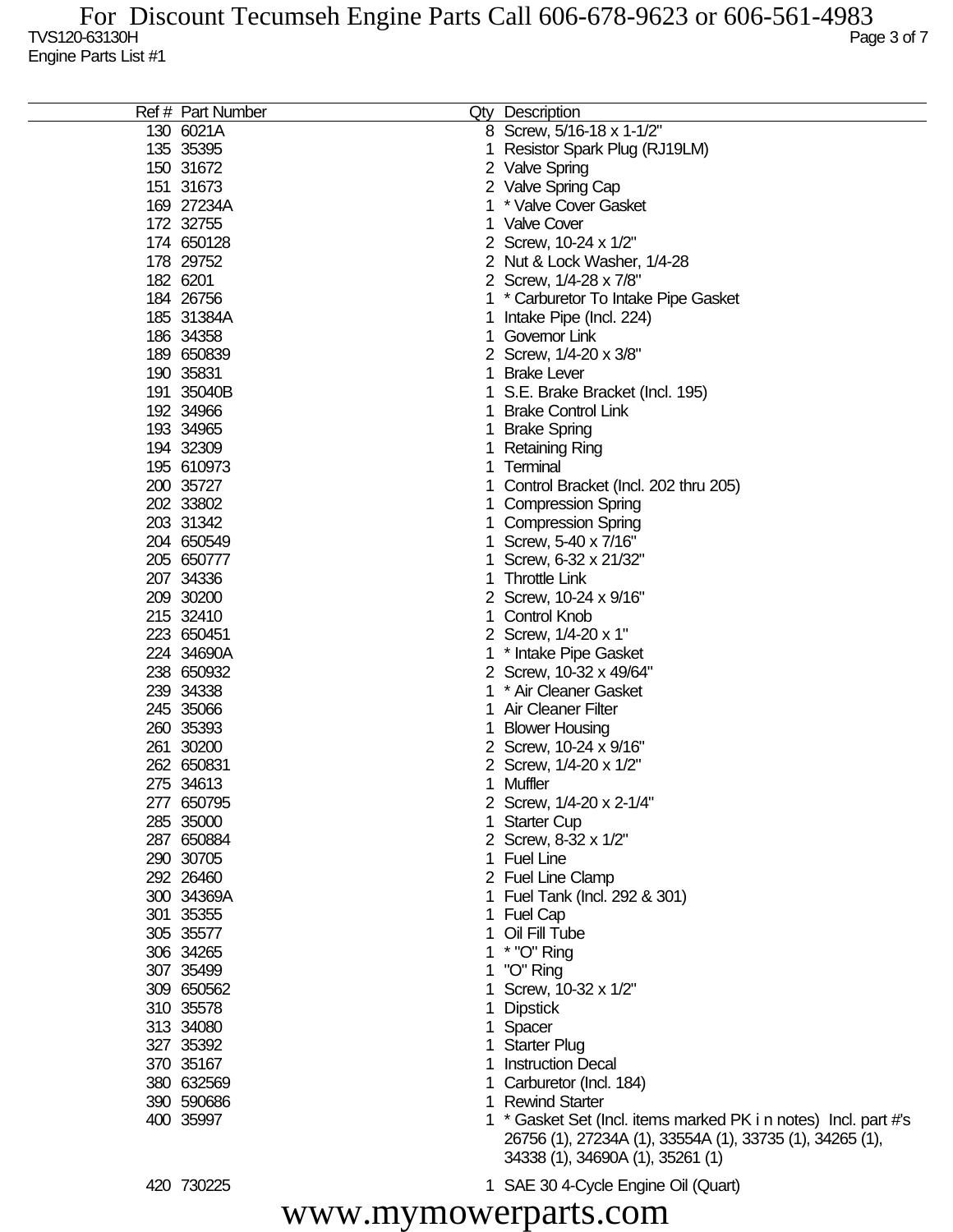TVS120-63130H Page 4 of 7 Engine Parts List #2 For Discount Tecumseh Engine Parts Call 606-678-9623 or 606-561-4983



www.mymowerparts.com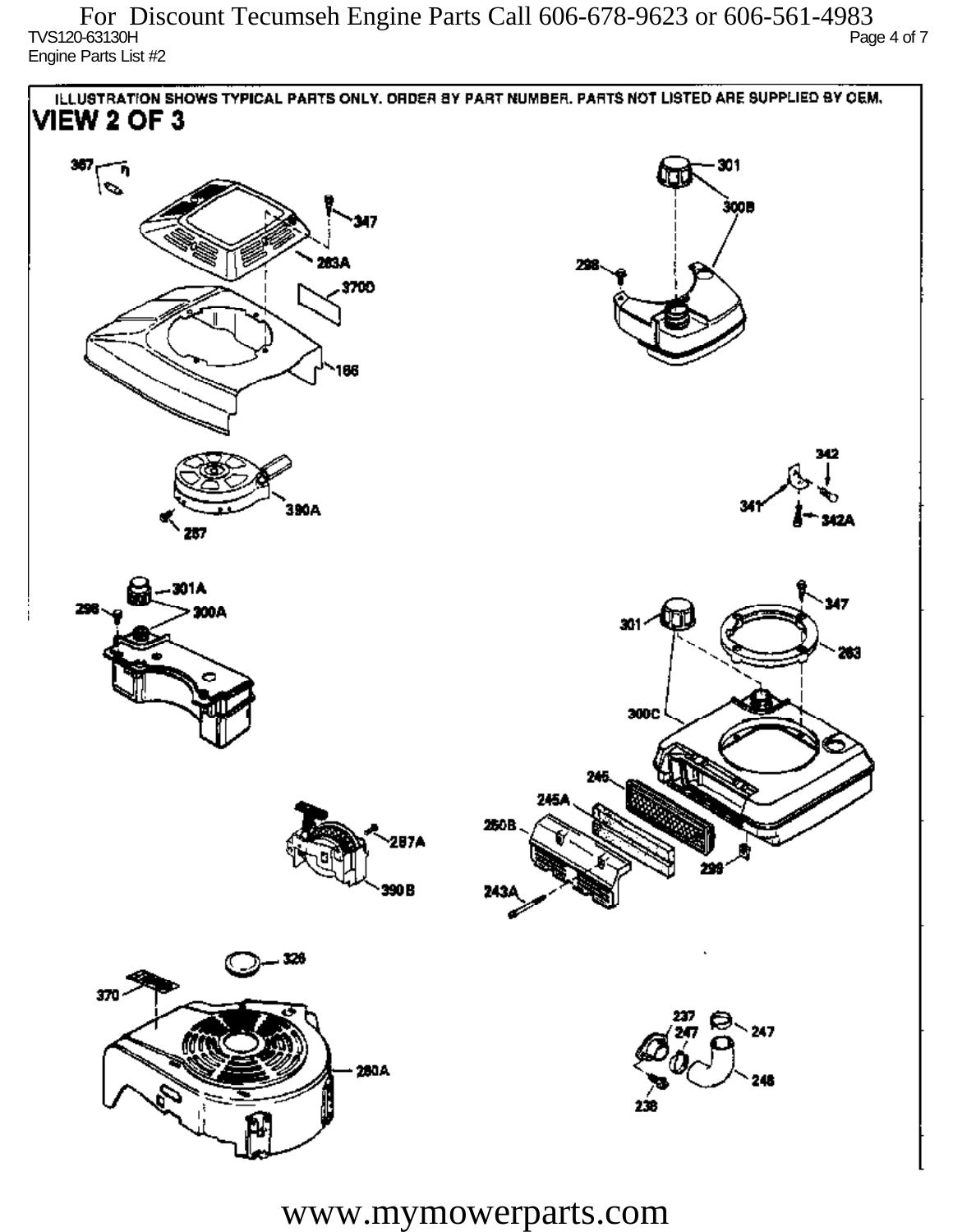| Ref # Part Number | Qtv | Description                      |
|-------------------|-----|----------------------------------|
| <b>RPMHigh</b>    |     | 2900 to 3200                     |
| <b>RPMLow</b>     |     | 2450 to 2750                     |
| 92 650815         |     | <b>Belleville Washer</b>         |
| 191 35040B        |     | 1 S.E. Brake Bracket (Incl. 195) |
| 238 650932        |     | 2 Screw, 10-32 x 49/64"          |
| 245 35066         |     | 1 Air Cleaner Filter             |
| 287 650884        |     | 2 Screw, 8-32 x 1/2"             |
| 298 28763         |     | 3 Screw, 10-32 x 35/64"          |
| 301 35355         |     | Fuel Cap                         |
| 370 35167         |     | <b>Instruction Decal</b>         |
| 390 590686        |     | <b>Rewind Starter</b>            |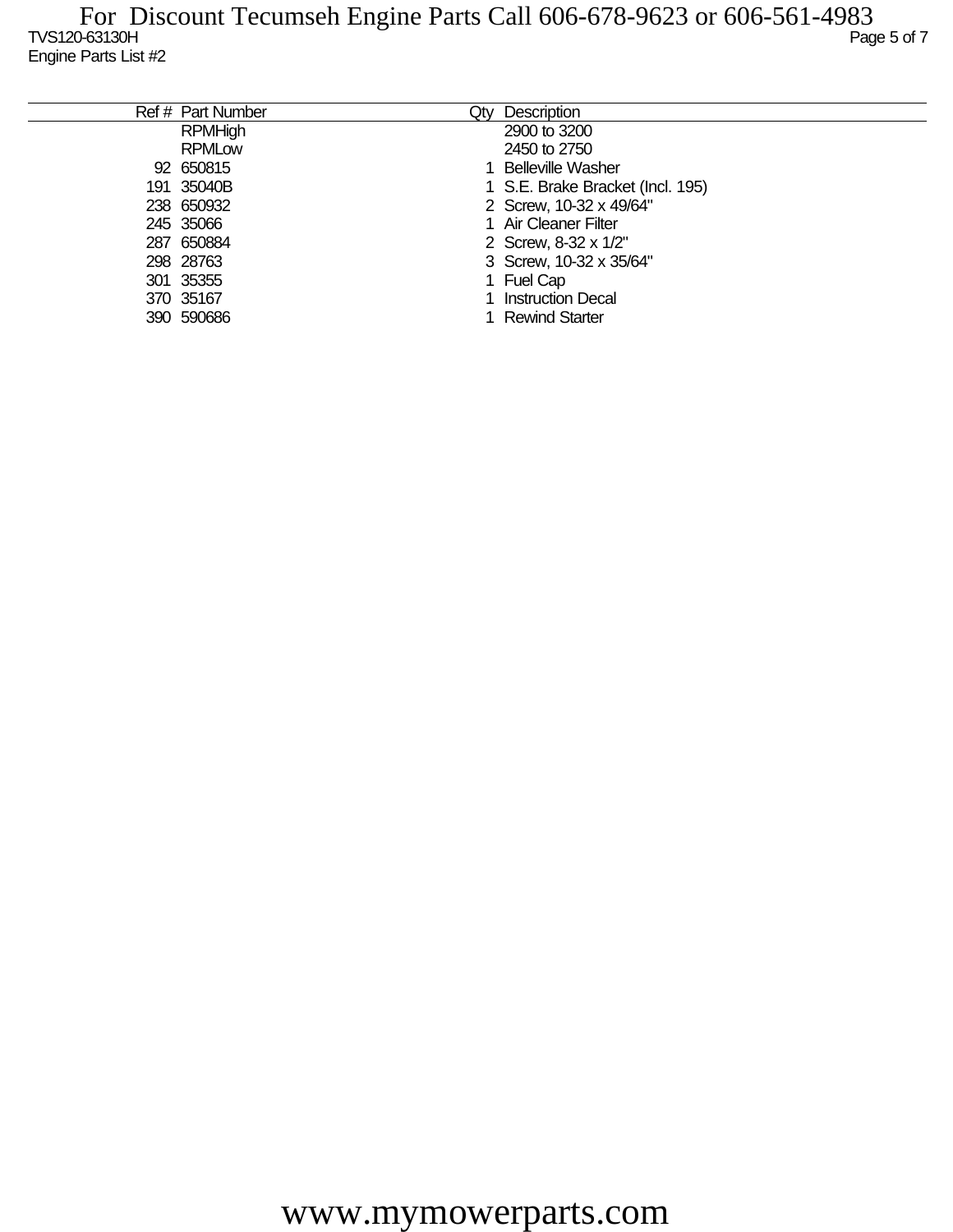TVS120-63130H Page 6 of 7 Engine Parts List #3 For Discount Tecumseh Engine Parts Call 606-678-9623 or 606-561-4983



www.mymowerparts.com